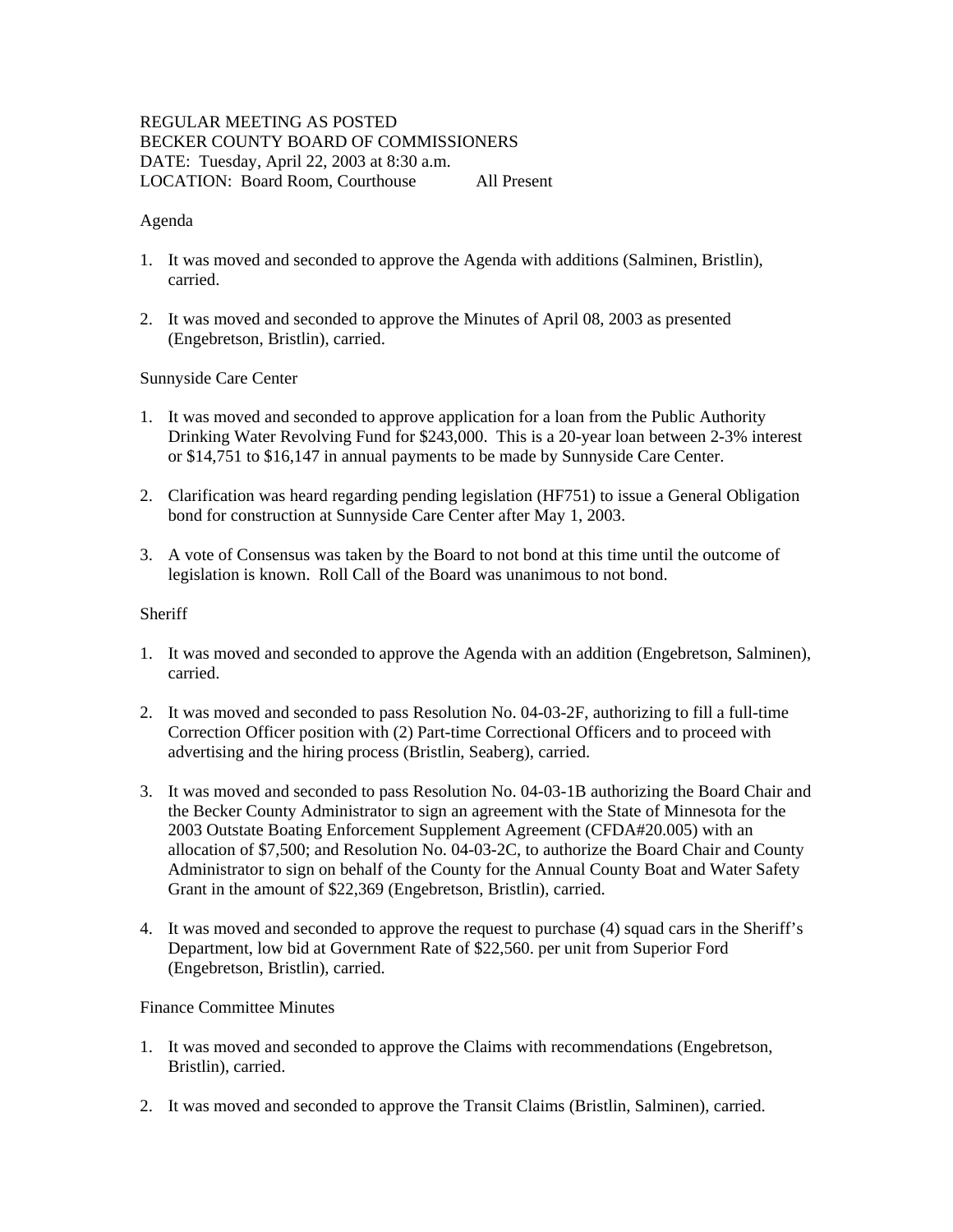- 3. It was moved and seconded to concur with the Finance Committee to approve the following Capital Purchases:
	- 1) Planning & Zoning request for a computer for 9-1-1 and GIS applications, and RAM for a second computer, cost of \$2,114 (Bristlin, Salminen), carried.
	- 2) IT Department request for updating the current cable connections to our various off-site locations. This would be an upgrade to 100 MBPS and a TransNet Plan, cost of approximately \$1,500 (Engebretson, Salminen), carried.
	- 3) Environmental Services request for printer, cost of \$3,000 (Engebretson, Bristlin), carried.
	- 4) Highway Department request for survey and testing equipment: (1) Autotrac Total Station, cost of \$23,000, and (1) DCP testing device at the cost of \$1,500 in 2003, and \$20,000 is reserved for the 2004 budget for the purchase of GPS equipment (Bristlin, Salminen), carried.
	- 5) EDA/HRA request authorization to enter into a contract with a new grant writer, cost of approximately \$30,000 a year (Salminen, Bristlin), carried.
	- 6) EDA/HRA request five-year endowment to the West Central Initiative, cost of \$41,882., first installment of \$8,377. (Bristlin, Salminen), carried.
	- 7) Tuck-pointing of the Courthouse. Acceptance of low bid of \$46,984 from A.J. Spanjers Co., Inc. and authorized the County Administrator to sign the contract (Bristlin, Salminen), carried.
	- 8) Court House Remodel of the Court Administration floor. Accepted low bid of \$73,150 from All Building, Fergus Falls. MN. (Engebretson, Bristlin), carried.
- 4. Personnel Requests:
	- 1) Auditor request of Personnel on Resolution No. 04-03-2E, to advertise for a permanent, part-time Licensing Clerk at the Motor Vehicle Department (Bristlin, Salminen), carried.
	- 2) Auditor request of Personnel on Resolution No. 04-03-2D, to advertise for a permanent, part-time Research specialist in the Auditor's Office (Bristlin, Seaberg), carried. \* Commissioner Engebretson requested to see results of adding this position to the Auditor's Office reported to the Board.
- 5. FISH Committee request to establish a checking account for the FISH Funds, which are employee generated (Engebretson, Bristlin), carried.
- 6. Ryan Tangen, County Treasurer, updated the Board on the Investment Summary, and explained County Fund Balances.
- 7. Commissioner Engebretson requested that a study be done on the feasibility of having Central Purchasing of copy paper for the County.

# Auditor

1. It was moved and seconded to approve a Gambling Permit for T.I.P., Quad County for operations at: Forest Hills Golf & R.V. Resort, Audubon Twp. (Engebretson, Salminen), carried.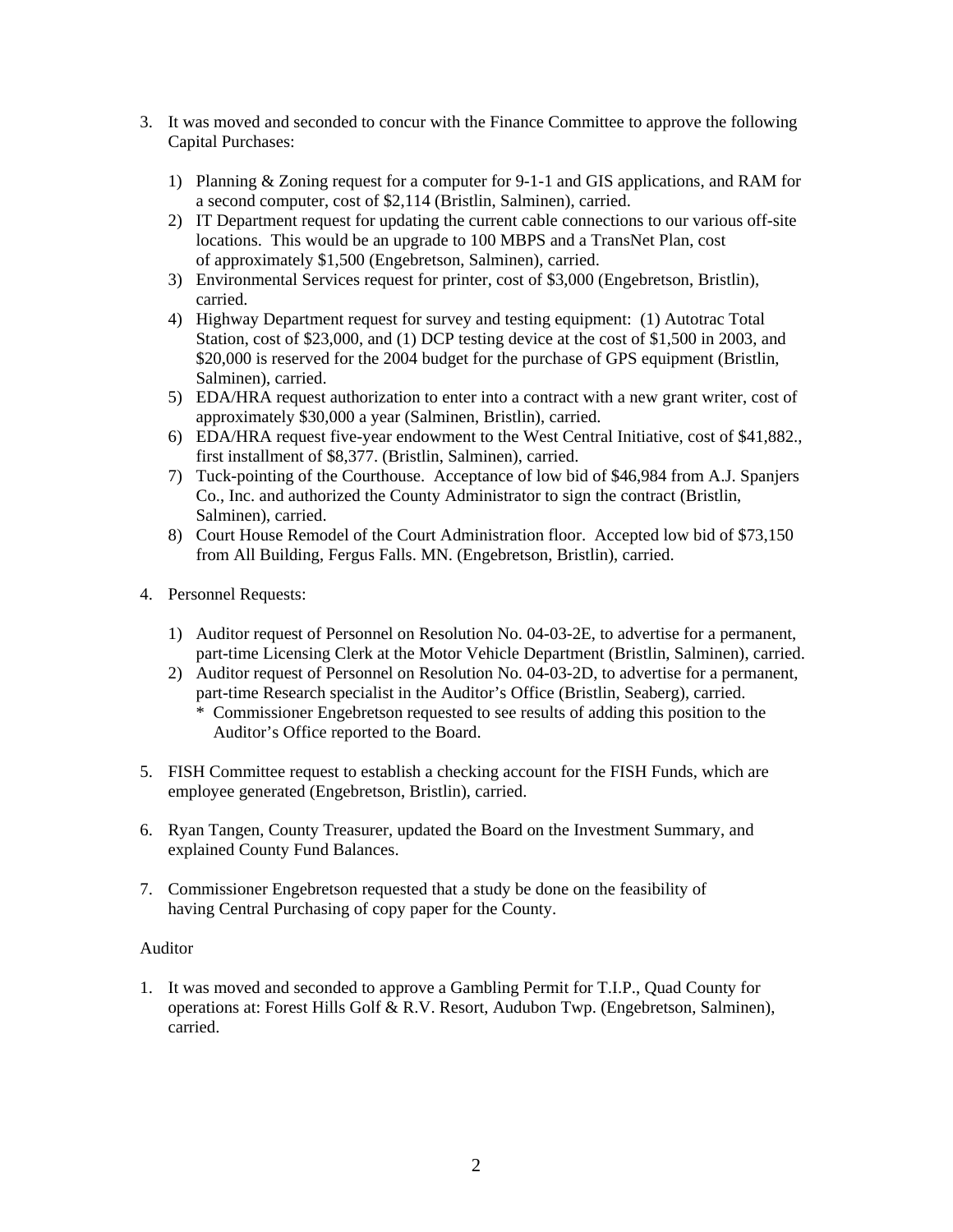- 2. It was moved and seconded to approve an On/Sale Intoxicating Liquor License Renewal for Joey W. Kaiser, the Landing, LLC., Lake Eunice Twp. (Salminen, Bristlin), carried. (removed, application not complete) Daniel Tigges, Pres. Detroit Country Club, Lake View Twp.
- 3. It was moved and seconded to approve a Combination On/Off Sale Intoxicating Liquor Renewal for Steven & Tammy Quade, Toad Lake Store, Toad Lake Twp. (Engebretson, Bristlin), carried.
- 4. It was moved and seconded to approve the following Seasonal Tobacco License Renewals: Violet Stearns, Cotton Lake Store, Erie Twp.; Donna Sindt, Pike Lake Resort & Campground, Round Lake Twp. (Salminen, Bristlin), carried.
- 5. It was moved and seconded to approve an Off/Sale 3.2 Beer License Renewal for Joey W. Kaiser, The Landing, LLC-Lake Eunice Twp. (Engebretson, Bristlin), carried.
- 6. It was moved and seconded to approve the following On & Off Sale 3.2 Beer License Renewals: Beth A. Schupp (new manger) – Wild Flower golf Course, Lake Eunice Twp.; Kris K. Smith, Ironman golf Course, Detroit Twp.; Michael D. Schumann, Pres. – Rainbow Resort, Inc., Eagle View Twp. (Salminen, Bristlin), carried.

## Assessor

1. It was moved and seconded to approve the following Abatements (Engebretson, Seaberg), carried.

#### 2003 Tax Payable

| Parcel      | Twn/City          | Amount           | Reason                  |
|-------------|-------------------|------------------|-------------------------|
| 01.0062.000 | Atlanta           | \$138            | <b>Split Correction</b> |
| 01.0062.001 | Atlanta           | 4                | <b>Split Correction</b> |
| 08.0133.001 | Detroit           | 12               | <b>Duplicate Parcel</b> |
| 08.0202.000 | Detroit           | 1,054            | Homestead               |
| 08.0648.563 | Detroit           | 720              | Homestead               |
| 10.0412.000 | Erie              | $+26$            | Homestead               |
| 10.0418.000 | Erie              | 116              | Homestead               |
| 15.0277.000 | Height of Land    | 234              | Homestead               |
| 16.0183.000 | Holmesville       | 280              | Homestead               |
| 17.0822.000 | Lake Eunice       | $+2,510$         | Classification          |
| 19.0318.004 | Lake View         | 422              | Homestead               |
| 19.0818.213 | Lake View         | 1,210            | Classification          |
| 19.1550.000 | Lake View         | 58               | Homestead               |
| 20.0516.000 | Maple Grove       | 286              | Homestead               |
| 20.0544.000 | Maple Grove       | 240              | Homestead               |
| 21.0231.000 | Osage             | $\boldsymbol{0}$ | <b>Abatement Denied</b> |
| 24.0132.000 | Richwood          | 1,200            | Homestead               |
| 28.0050.000 | Shell Lake        |                  | Pulled                  |
| 28.0274.800 | <b>Shell Lake</b> | 52               | Homestead               |
| 28.0046.001 | Shell Lake        | $+20$            | Homestead               |
| 28.8042.000 | Shell Lake        | 46               | <b>Trailer Tabs</b>     |
| 33.0231.000 | <b>Toad Lake</b>  | 108              | Homestead               |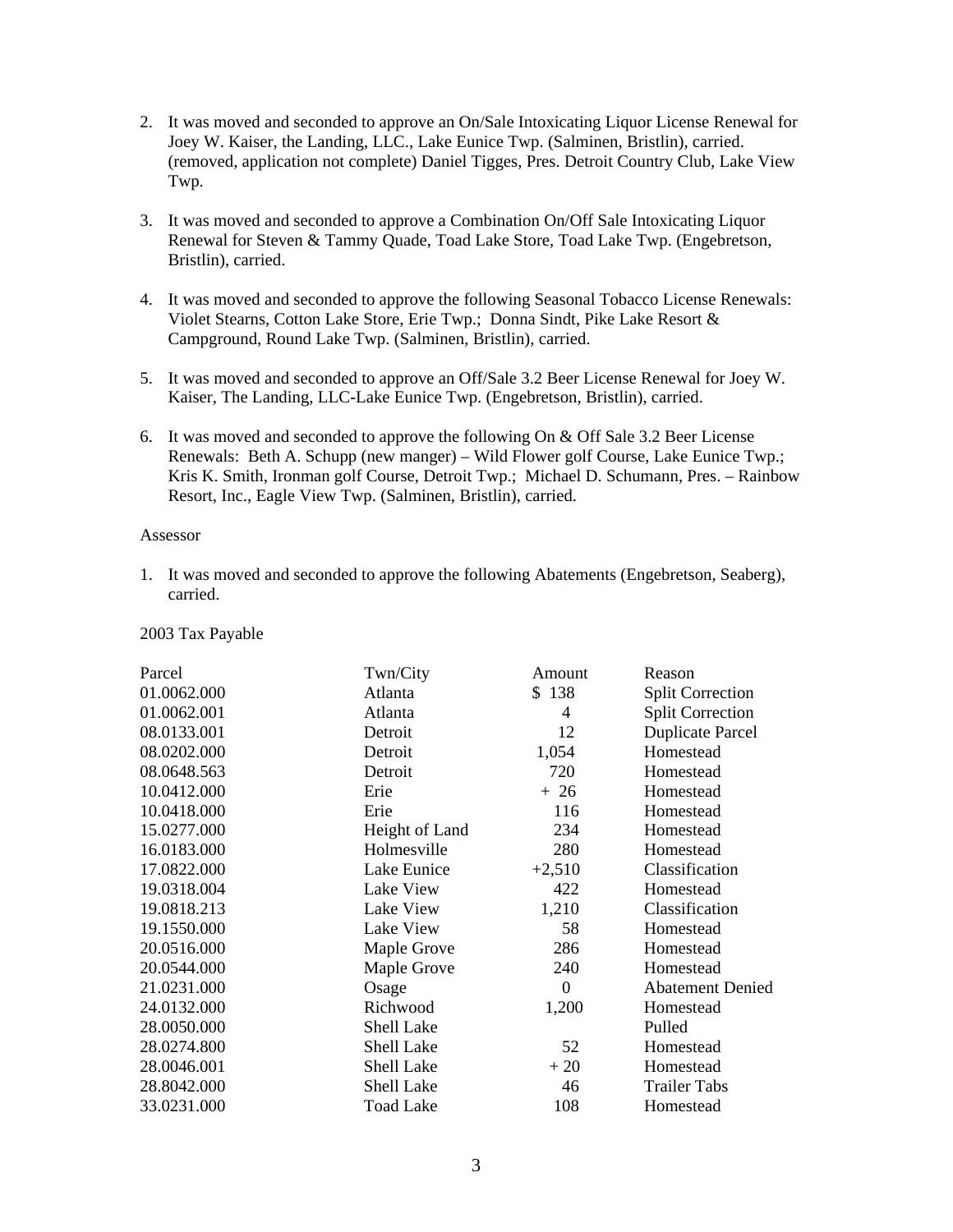| 37.0070.000      | <b>Wolf Lake</b> | 28     | <b>Exempt Property</b>  |
|------------------|------------------|--------|-------------------------|
| 49.0774.000      | Detroit Lakes    | 246    | Homestead               |
| 49.1742.306      | Detroit Lakes    | 928    | Homestead               |
| 49.1742.823      | Detroit Lakes    | 6      | <b>Split Missed</b>     |
| 49.1945.000      | Detroit Lakes    | 92     | Homestead               |
| 52.0046.000      | Ogema            | 634    | Classification          |
| 52.0072.000      | Ogema            | 180    | Homestead               |
| 2002 Tax Payable |                  |        |                         |
| Parcel           | Twn/City         | Amount | Reason                  |
| 08.0133.001      | Detroit          | 12     | <b>Duplicate Parcel</b> |
| 2001 Tax Payable |                  |        |                         |
| 08.0133.001      | Detroit          | 12     | <b>Duplicate Parcel</b> |

# Highway

- 1. Resolution No. 04-03-2C was passed under Finance Committee.
- 2. A Construction Update of County Road Projects was presented to the Board.

## Human Services

- 1. It was moved and seconded to approve the Agenda as amended (Seaberg, Engebretson), carried.
- 2. It was moved and seconded to approve to contract with Hecla Group Home for Adult Foster Home Services (Engebretson, Salminen), carried.
- 3. It was moved and seconded to approve the Human Services Claims (Engebretson, Salminen), carried.
- 4. The Local Intervention Grant Report was heard.
- 5. It was moved and seconded to accept the Public Assistance Caseload Report (Salminen, Bristlin), carried.

### Commissioners

- 1. Reports & Correspondence:
	- a. Osage School Issue, Commissioner Engebretson
	- b. Airport Conference, Commissioner Salminen
- 2. Appointments:
	- a. It was moved and seconded to appoint Brian Johnson and Dick LeSage to the Becker County Winter Trails Advisory Committee (Engebretson, Bristlin), carried.
	- b. It was moved and seconded to appoint Barb Fox to the Becker County Transit Advisory Committee (Salminen, Bristlin), carried.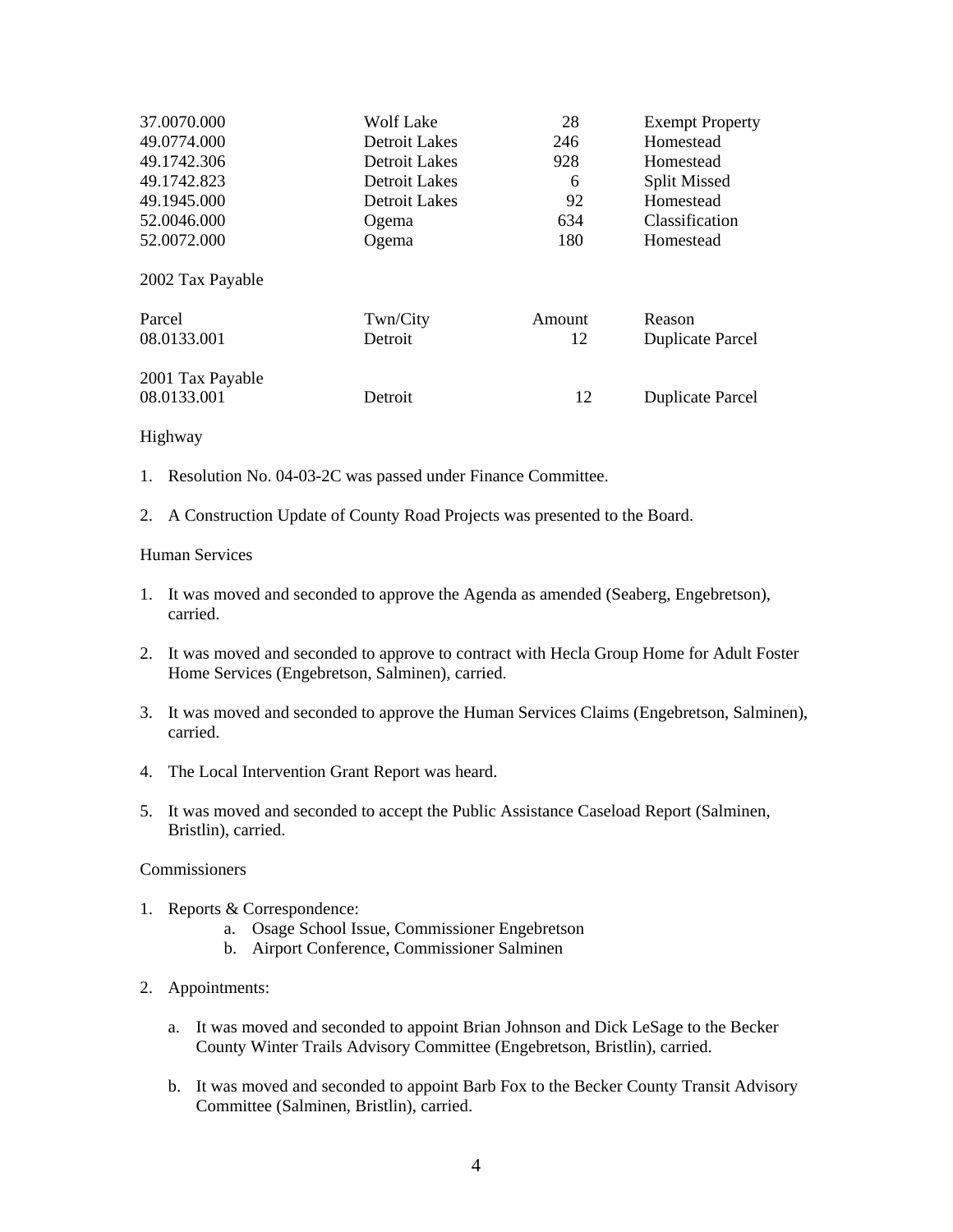- c. Commissioner Winter is taking the request for Board appointment to a Planning  $\&$ Zoning Sub-Committee under advisement.
- d. It was moved and seconded to appoint Commissioner Salminen to the Labor contract Negotiating Committee (Engebretson, Bristlin), carried.
- 3. Tuck Pointing was approved under Finance.
- 4. Personnel/Human Resources: It was moved and seconded to approve the recommendations of HRD to exempt the Veteran Service/Human Resource Office Manager from the Union (Engebretson, Bristlin), carried.
- 5. Procurement Policy. It was moved and seconded to approve the Procurement Policy with revisions made by Joe Evans, County Attorney (Engebretson, Salminen), carried.
- 6. It was moved and seconded to approve Brian C. Berg, County Administrator's attendance at the AMC Conf. concerning budgets. He will make a presentation of what Becker County has done. Commissioner Engebretson was appointed as alternate (Salminen, Seaberg), carried.
- 7. Lester Ristinen presented information to the Board concerning the County Assessment Policy. He asked that the Board study the information that he is pursuing.
- 8. It was moved and seconded to accept the report on the County Budget (Seaberg, Salminen), carried.
- 9. Acceptance of the Budget Reduction for 2003 by individual departments, which includes some fee increases.
	- 1) Central Services. It was moved and seconded to accept the budget reduction from Central Services in the amount of \$40,805 (Bristlin, Salminen), carried.
	- 2) Planning & Zoning. It was moved and seconded to accept the budget reduction from Planning & Zoning in the amount of \$38,957 (Bristlin, Salminen), carried.
	- 3) Administrator's Department. It was moved and seconded to accept the budget reduction from the Administrator's Department in the amount of \$5,961. This includes Safety and Ag Inspection (Ag Inspection put on hold) (Bristlin, Salminen), carried.
	- 4) Commissioners. It was moved and seconded to accept the budget reduction from the Commissioners in the amount of \$17,729 (Bristlin, Salminen), carried.
	- 5) Environmental Services. It was moved and seconded to accept the budget reduction from Environmental Services in the amount of \$252,050 (Salminen, Bristlin), carried.
	- 6) EDA/HRA. It was moved and seconded to accept the budget reduction from EDA/HRA in the amount of \$24,708 (Salminen, Bristlin), carried.
	- 7) County Recorder. It was moved and seconded to accept the budget reduction from the County Recorder in the amount of \$39,830 (Salminen, Bristlin), carried.
	- 8) Veteran's Services. It was moved and seconded to accept the budget reduction from Veteran's Services in the amount of \$10,000 (Bristlin, Salminen), carried.
	- 9) Natural Resources. It was moved and seconded to accept the budget reduction from Natural Resources in the amount of \$31,000 (Salminen, Bristlin), carried.
	- 10) Highway Department. It was moved and seconded to accept the budget reduction from the Highway Department in the amount of \$145,621 (Salminen, Bristlin), carried.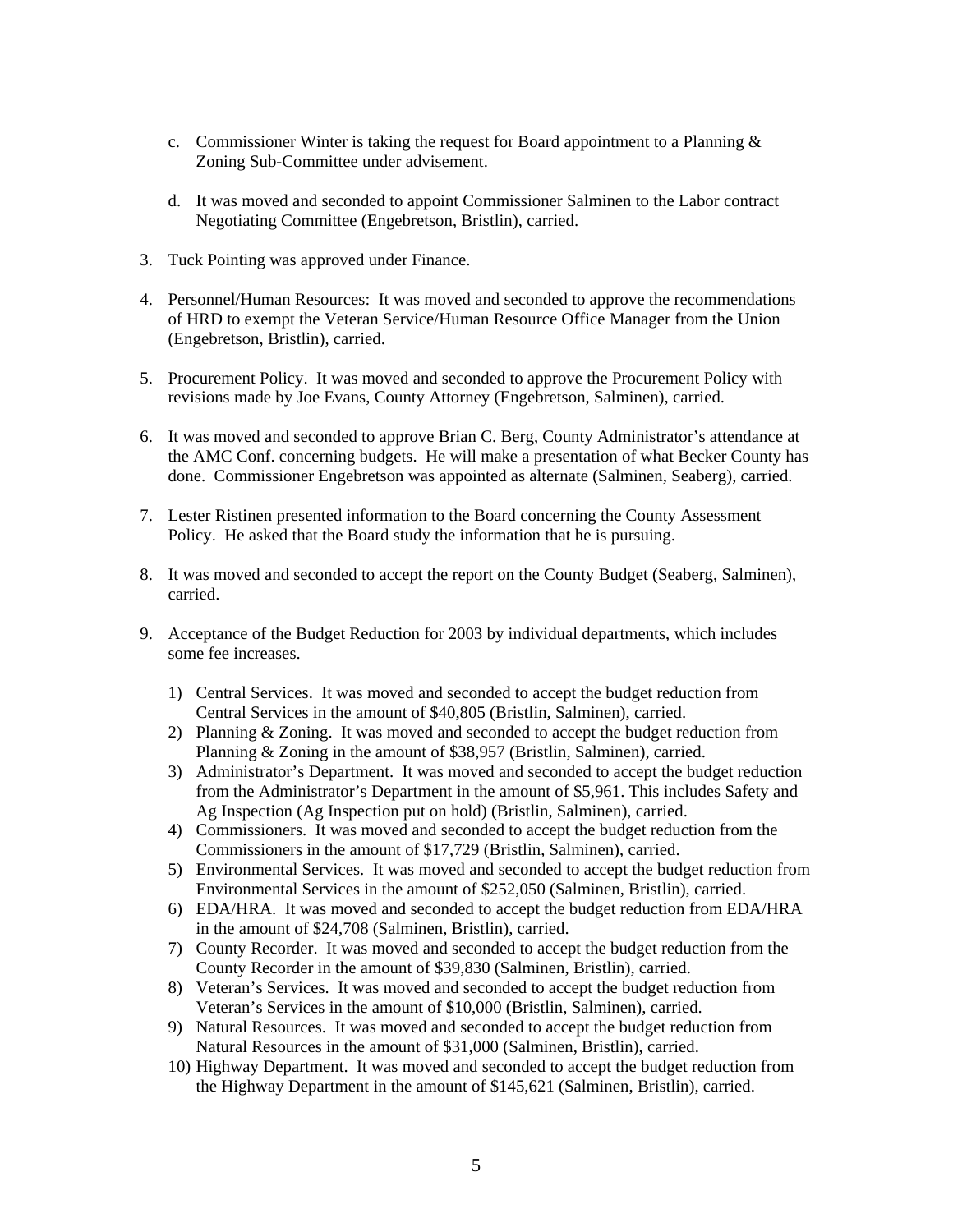- 11) County Treasurer. It was moved and seconded to accept the budget reduction from the County Treasurer in the amount of \$21,000 (Bristlin, Salminen), carried.
- 12) IT. It was moved and seconded to accept the budget reduction from the IT Department in the amount of \$69,633 (Salminen, Engebretson), carried.
- 13) County Assessor. It was moved and seconded to accept the budget reduction from the County Assessor in the amount of \$33,733 (Salminen, Engebretson), carried.
- 14) Human Services. Pulled at this time.
- 15) Probation Office. It was moved and seconded to accept the budget reduction from the Probation Office in the amount of \$2,400 (Salminen, Bristlin), carried.
- 16) Sheriff's Department. It was moved and seconded to accept the budget reduction from the Sheriff's Department in the amount of \$166,241 (Bristlin, Salminen), carried.
- 17) County Jail. It was moved and seconded to accept the budget reduction from the County Jail in the amount of \$210,990 (Bristlin, Salminen), carried.
- 18) County Auditor. Budget reduction of zero. It was moved and seconded to accept the zero amount (Bristlin, Salminen), motion failed. Bristlin, Salminen voting yea, Engebretson, Seaberg, Winter voting nay. Pulled at this time.
- 19) County Attorney. It was moved and seconded to accept the budget reduction from the County Attorney in the amount of \$14,480 (Salminen, Bristlin), carried.
- 20) County Extension. It was moved and seconded to accept the budget reduction from County Extension in the amount of \$6,800 (Seaberg, Bristlin), carried.
- 21) Court Administration. It was moved and seconded to accept the budget increase from Court Administration in the amount of \$19,500 (Bristlin, Salminen), carried.
- 22) It was moved and seconded to accept the following budget reductions from Appropriations: Lake Agassiz Library for \$8,165; Soil & Water for \$3,872; Fairboard for \$1,500; and RC & D for \$100. Multi-County Nursing reduction is pulled (Bristlin, Engebretson), carried.
- 23) It was moved and seconded to accept the budget reduction from Non-Departmental, Misc. Expense, in the amount of \$221,316 (Salminen, Bristlin), carried.
- 10. Clarification of Board Decisions w/ Gretchen Thilmony, County Attorney's Office:
- 1) It was moved and seconded to approve Clarification Resolution No. 1, Grant of Application for Conditional Use Permit/Change of Zone and Resort Conversion Wakanda resort/Haggerty. Approved based upon the findings of this Resolution and the entire file and record in this matter. Granted on the condition that the Plat shall be limited to 7-units, with the removal of Unit #6 from the shore impact zone and any other necessary combination to meet the 7-unit limitation (Engebretson, Salminen), carried. Bristlin voting nay.
- 2) It was moved and seconded to approve Clarification Resolution No. 2, to Deny application for Change of Zone Cornerstone Land Co., based on the findings of the Resolution and the entire file and record in this matter (Engebretson, Salminen), carried. Commissioner Seaberg abstaining from voting. Bristlin voting nay.
- 3) It was moved and seconded to approve Clarification Resolution No. 3, Grant of Application for Change of Zone and approval of Preliminary Plat, Thomas Cone, based on the findings of the Resolution and the entire file and record in this matter (Engebretson, Salminen), carried.
- 4) It was moved and seconded to approve Clarification Resolution No. 4, Grant of Application for Change of Zone and Preliminary Plat approval Meadows of Becker County, based on the findings of the Resolution and the entire file and record in this matter (Salminen, Bristlin), carried. Engebretson voting nay.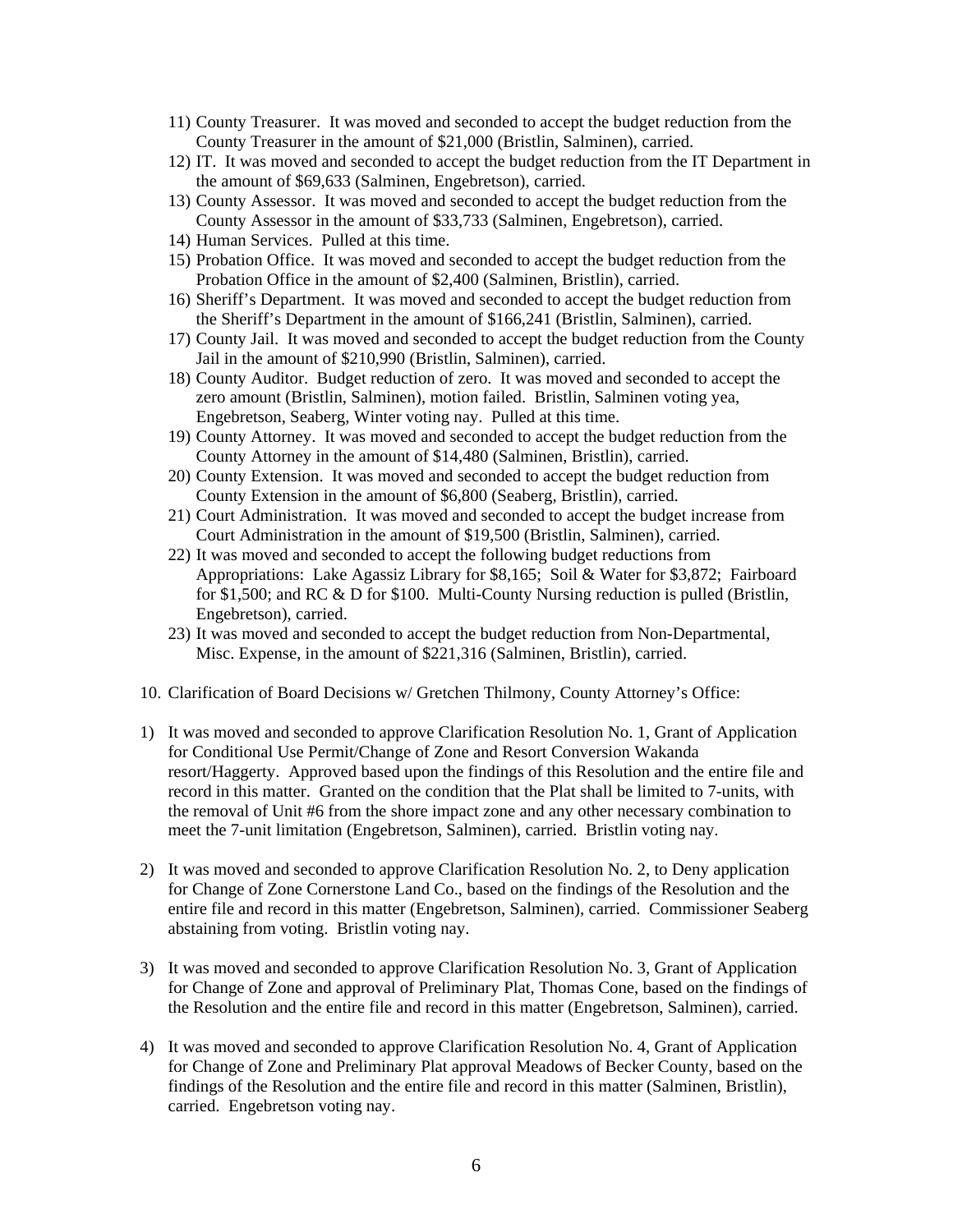- 5) It was moved and seconded to approve Clarification Resolution No. 5, Grant of Application for Change of Zone and Approval of Preliminary Plat, Charles Dahlgren, based on the findings of the Resolution and the entire file and record in this matter (Salminen, Seaberg), carried.
- 11. A meeting is set with Nancy Bauer, Multi-County Nursing, Matt Casey, Human Services, Brian C. Berg, County Administrator, Keith Brekken, Auditor, Ryan Tangen, Treasurer and Commissioners Seaberg and Engebretson for Budget discussion on Wednesday, April 23, at 1:30 p.m.
- 12. It was moved and seconded to pass Resolution No. 04-03-2H confirming and adopting the amounts of County Board Designations for the year ending December 31, 2002 (Engebretson, Bristlin), carried.

## Planning & Zoning

1. Planning Commission (PC) Minutes of April 15, 2003:

FIRST ORDER OF NEW BUSINESS: Robin Adams, Burlington Twp. It was moved and seconded to concur with the findings and recommendations of the PC to approve the certificate of survey for two tracts of land, one being 3.11 acres and the other being 3.12 acres, based on the fact that the subdivision meets the requirements of the Zoning Ordinance and Subdivision Ordinance (Salminen, Bristlin), carried.

SECOND ORDER OF NEW BUSINESS: Brent & Kathy Schwartzrock, Cormorant Twp. It was moved and seconded to concur with the findings and recommendations of the PC to approve the certificate of survey for two tracts of land, one being 40,300 sq. ft. and 40,700 sq. ft. based on the fact that the subdivision meets the requirements of the Zoning Ordinance and Subdivision Ordinance (Engebretson, Salminen), carried.

THIRD ORDER OF NEW BUSINESS: Robert and Aileen Horne, Detroit Twp. It was moved and seconded to concur with the PC to approve the certificate of survey for three tracts of land, being 2.51 acres, 3.00 acres, and 2.52 acres in size, based on the fact that the subdivision meets the requirements of the Zoning Ordinance and Subdivision Ordinance (Salminen, Seaberg), carried.

FOURTH ORDER OF NEW BUSINESS: Q5 Investments, LLLP, Preliminary Plat of Thunderbolt Ranch. Tabled.

FIFTH ORDER OF NEW BUSINESS: Donna Jorschumb, Holmesville Twp. Tabled. SIXTH ORDER OF NEW BUSINESS: Q5 Investments, LLLP, Preliminary Plat of Chesapeake Beach, Audubon Twp. It was moved and seconded to concur with the findings and recommendations of the PC to approve the preliminary plat consisting of (3) lots based on the fact that the change of zone is consistent with lakeshore development and that the plat meets the criteria of the Zoning Ordinance and Subdivision Ordinance (Salminen, Seaberg), carried.

SEVENTH ORDER OF NEW BUSINESS: Brian Larson, Osage Twp. It was moved and seconded to concur with the PC to approve the certificate of survey for two parcels of land, one being 11.6 acres in size and the other being 3.7 acres in size, based on the fact that the subdivision meets the requirements of the Zoning Ordinance and Subdivision Ordinance (Salminen, Engebretson), carried.

EIGHTH ORDER OF NEW BUSINESS: Greg & Mary Damlo, White Pines Resort, Two Inlets Twp. It was moved and seconded to concur with the findings and recommendations of the PC to approve the requests as follows: 1. Approval of change of zone from commercial to high density residential for the resort property based on the fact that the use would be compatible with the surrounding area. 2. Approve the conversion of the resort to a